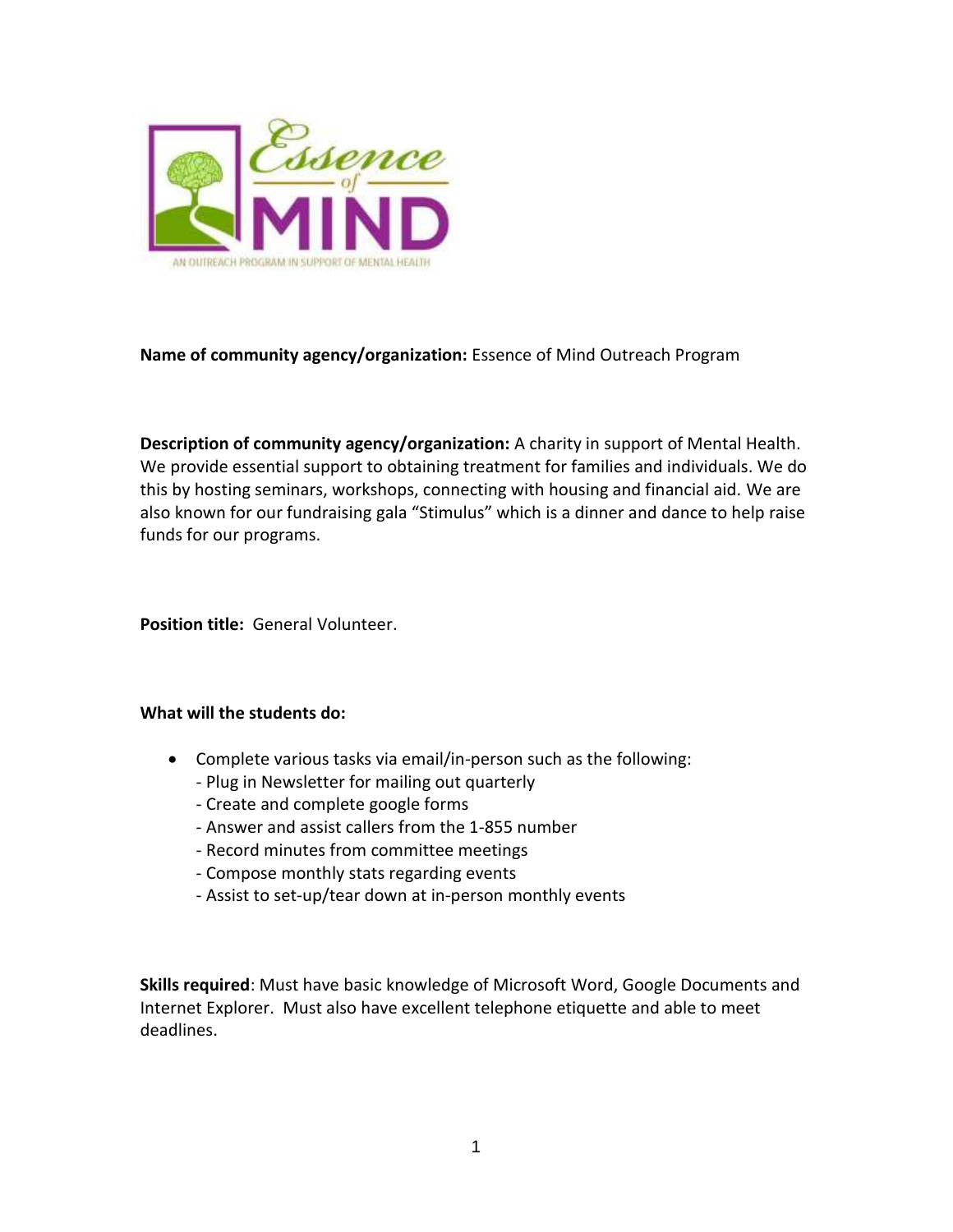**Skills student will learn:** A diverse look at the community and mental health, multi-task in fast-paced environment.

**Length of time required:** 3 months minimum

**What is the registration deadline for volunteer positions?** Please apply before May 21st, 2022.

**Location:** Brampton (Hybrid)

**How students can get involved/How to apply:** email [info@myessenceofmind.org.](mailto:info@myessenceofmind.org) indicating position applying for. Also visit our website www.myessenceofmind.org

**Contact person:** Volunteer Coordinator -Wayne McDonald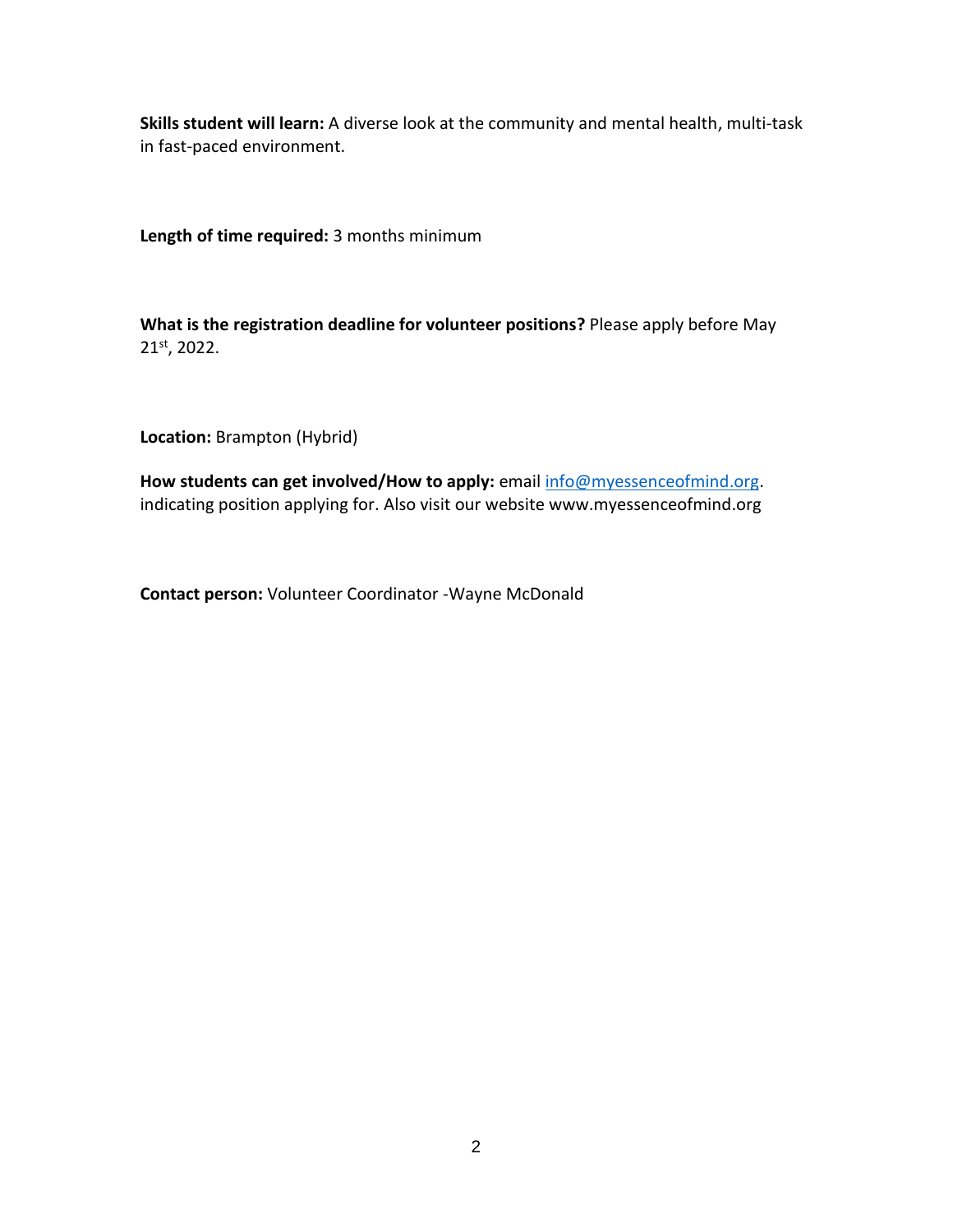

Volunteering with charity organizations is a great way for students to explore career paths. Furthermore, non-profit professionals can offer helpful career advice to help guide students in their studies.

**Name of community agency/organization:** Essence of Mind Outreach Program

**Description of community agency/organization:** A charity in support of Mental Health. We provide essential support to obtaining treatment for families and individuals. We do this by hosting seminars, workshops, connecting with housing and financial aid. We are also known for our fundraising gala "Stimulus" which is a dinner and dance to help raise funds for our programs.

**Position title:** Pamphlet/Flyer Distributor

**What will the students do:** Students will drop off /hand out flyers to specific individuals as well business establishments for the main person of advertising. Students will make communicate with various business managers monthly.

**Skills/requirements:** Access to own vehicle or public transit. Must have basic knowledge of Microsoft Word, Google Documents and Internet Explorer. Must also have excellent communication and organizational skills.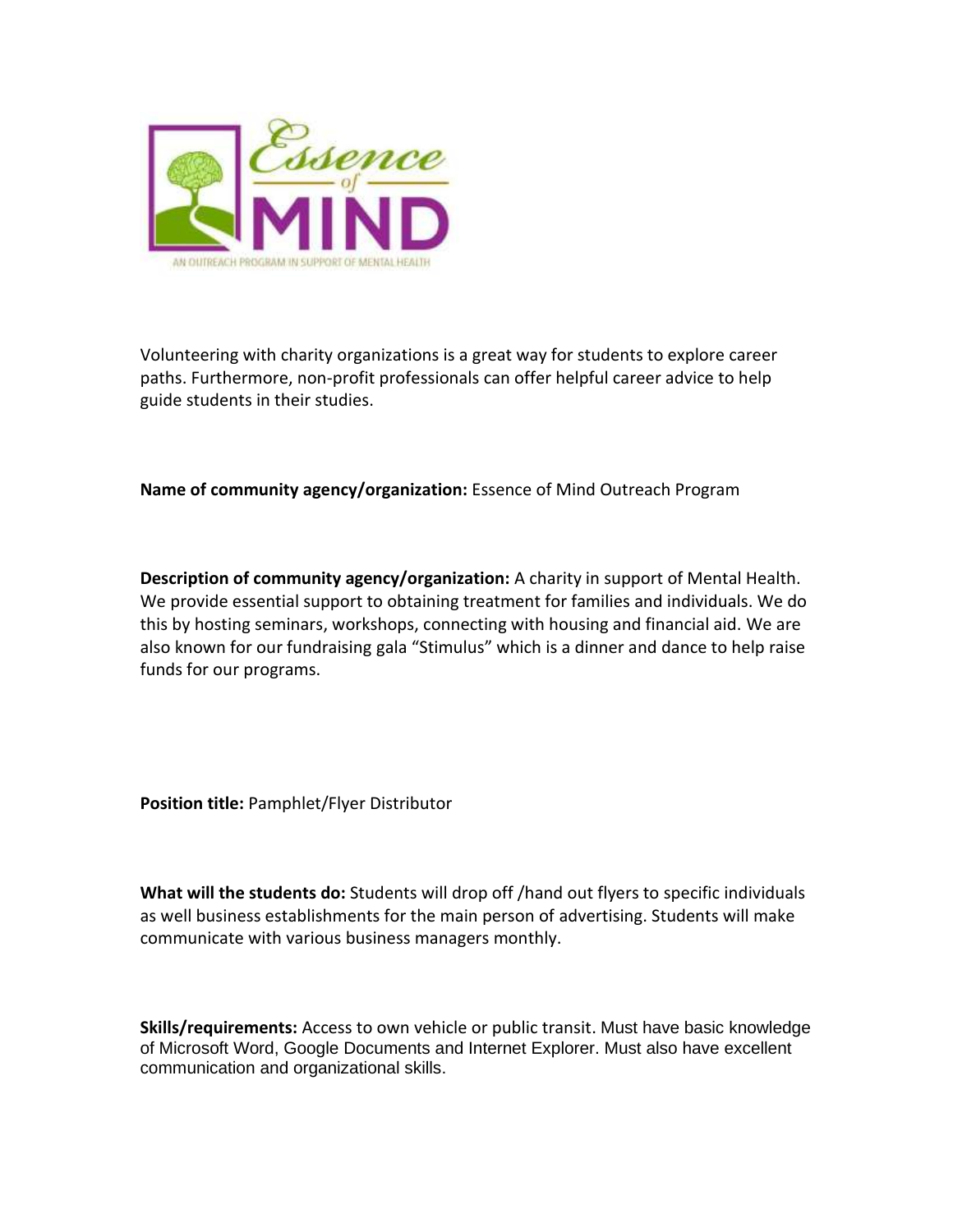**Skills student will learn:** A diverse look at the community and mental health, multi-task in fast-paced environment. Students will also gain real-world experience and practice important habits like leadership, problem-solving, and time-management.

**Length of time required:** 3 months

**What is the registration deadline for volunteer positions?** Please apply before June 18th, 2022

**Location:** Brampton.

**How students can get involved/How to apply:** email [info@myessenceofmind.org](mailto:info@myessenceofmind.org) stating title of position interested in.

Also visit our website www.myessenceofmind.org

**Contact person: Wayne McDonald (Volunteer Coordinator)**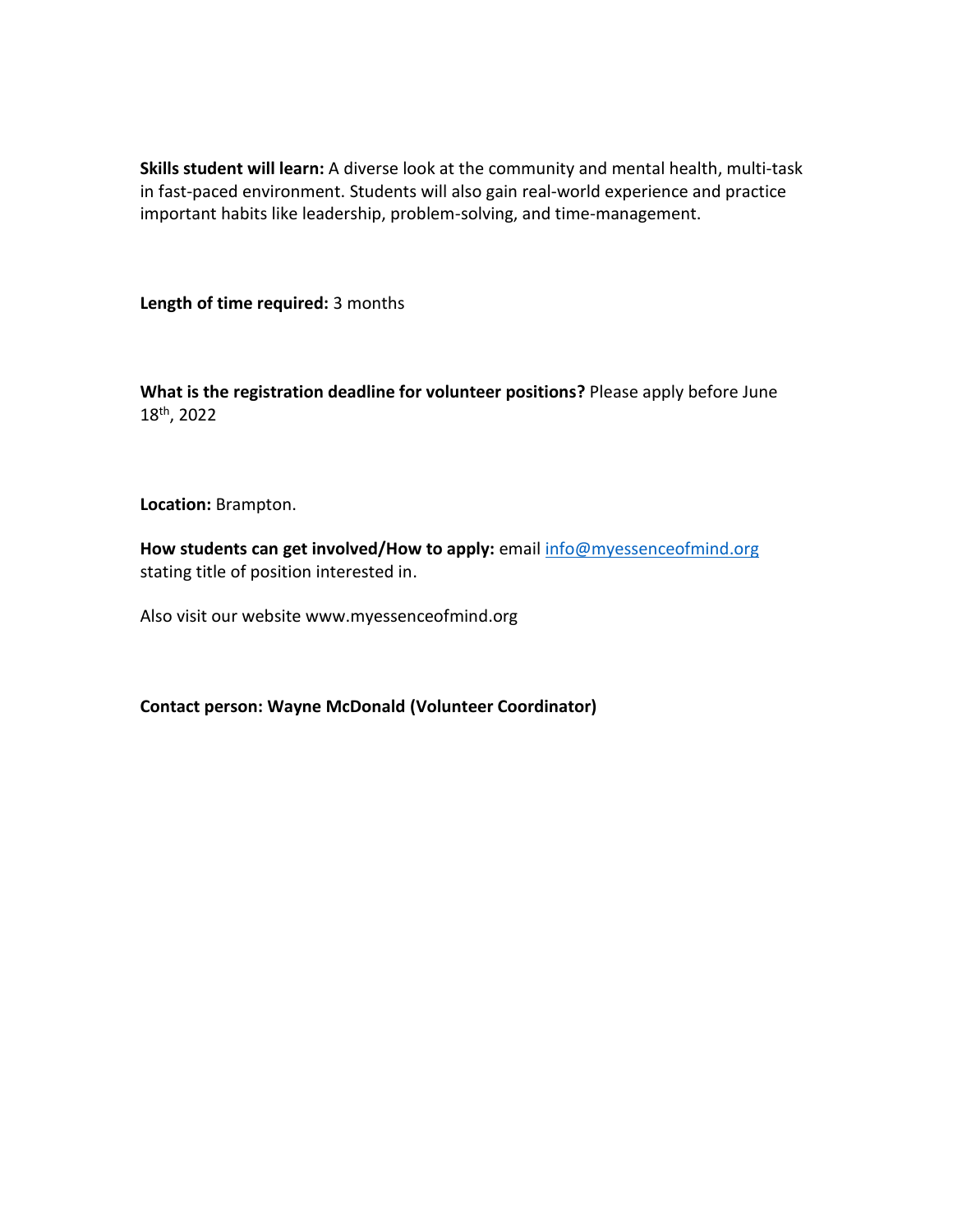

## **Name of community agency/organization:** Essence of Mind Outreach Program

**Description of community agency/organization:** A charity in support of Mental Health. We provide essential support to obtaining treatment for families and individuals. We do this by hosting seminars, workshops, connecting with housing and financial aid. We are also known for our fundraising gala "Stimulus" which is a dinner and dance to help raise funds for our programs.

**Position title:** *"Yard Sale Fundraiser"* Volunteer.

## **What will the students do:**

- Setup and tear down for the event
- Greet Customers
- Track inventory
- Track event traffic
- Process interac transactions
- Run small errands

**Skills required**: Must have basic knowledge of Microsoft Word, Google Documents and Internet Explorer. Must also have excellent communication and organizational skills.

**Skills student will learn:** A diverse look at the community and mental health, multi-task in fast-paced environment.